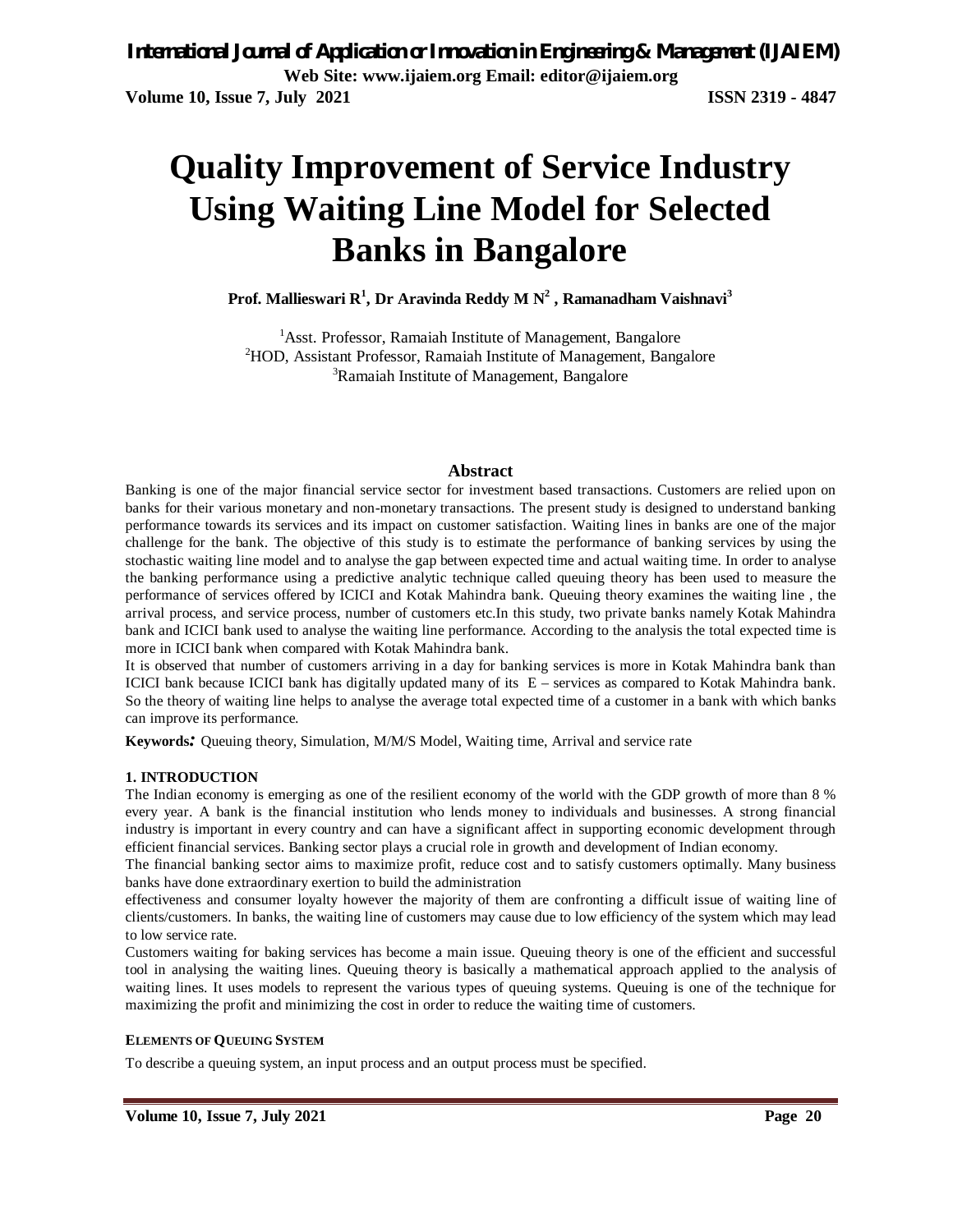# *International Journal of Application or Innovation in Engineering & Management (IJAIEM)*

**Web Site: www.ijaiem.org Email: editor@ijaiem.org**

**Volume 10, Issue 7, July 2021 ISSN 2319 - 4847** 



**Population of customers** can be considered as unlimited number of people who arrive to avail the banking services. **Arrival** defines the way customers enter into the process. Arrivals mostly are in random intervals.

**Queue** represents the number of customers waiting in line for the services. Waiting line is also known as Queue.

**Service** is the duration of time that takes place to server the customer needs. Service rate depends on the number of service stations available in an organisation. Systems with one server is called Single channel systems and systems with more serves are called Multi channel systems.

**Output** represents the way customers leave the system. Output is mostly ignored by theoretical models, but sometimes the customers leaving the server enter the queue again.

#### **2. Literature Review**

According to Muhammad Sani Burodo (2019), Queuing theory can improve the efficiency of banking services. Queuing model has become one of the most successful tool in operations research. The study focused on improving the efficiency in the Nigerian Banking system where the customers traffic is in huge number and the bank is always overcrowded. The service providers in Nigerian bank were unable to serve the customers with patience due to heavy work load which lead to poor service quality. Even after the emerge of ATM's the quality of banking system did not improve due to frauds. Hence, the analysis is being done on one of the most widely used quantitative analysis techniques – The theory of waiting lines. It focuses mainly on having a structured operation or a pattern to have a smooth service delivery in any situation. The study analyses the gap between the actual waiting time and expected waiting time and suggests to focus on having more servers to reduce the queues or waiting lines. Analysis is being done by using single server and multi-server model. It believes in multiple server model and has proved that queuing is a successful tool in analysing the waiting lines.

Suhel Ahmed, Md.and Iqbal Hossain Moral (2018),briefs an overview of current situation of banking service industry, which focuses on queues of waiting customers in front of banks. The purpose of this paper is to discover not just the typical measure of time a client needs to spend in a line at the bank's ATM, yet in addition the actual time required by the bank organization staff for providing the service. The study mainly focused on Bangladesh Banks as most of the banks in Bangladesh do not have office space and capabilities to serve the customer needs. In order to gain high productivity of banks it need to address the customer waiting line issues. As main goal they considered three characteristics of a queuing system-The arrival, Waiting line and The administration office. As there are two major methods of solving a queuing problem; mathematical model and simulation model. This research paper has used mathematical method of queuing to obtain approximate distributions for arrival and service. Queuing discipline was assumed to be first-come-first-serve (FIFO). The main objective of the paper is to optimize and reduce the service time. The paper concluded that the banks had to focus more on creating theoretical and practical guidelines for service quality and to improve customer satisfaction.

In Nityangini Jhala, Pravin Bhathawala (2017) view,today Queues are common in places like petrol filling stations, banks, super markets, hospitals, parking so on. The challenges are to have efficient queue management and to optimize the total cost. The study focused mainly on analysing two parameters (1) To find out the service rate of checking out by customers (2) To find out the gap between the customer arrival time. Data is being analysed through observation and questionnaire based on the Queuing assumptions. It briefs about the comparison study of single queue multi server and multi queue multi server queuing models and suggests to increase the number of servers in order to improve the customer service. It is proved that expected total cost is less in case of single queue multi server as compared to multi queue multi server model.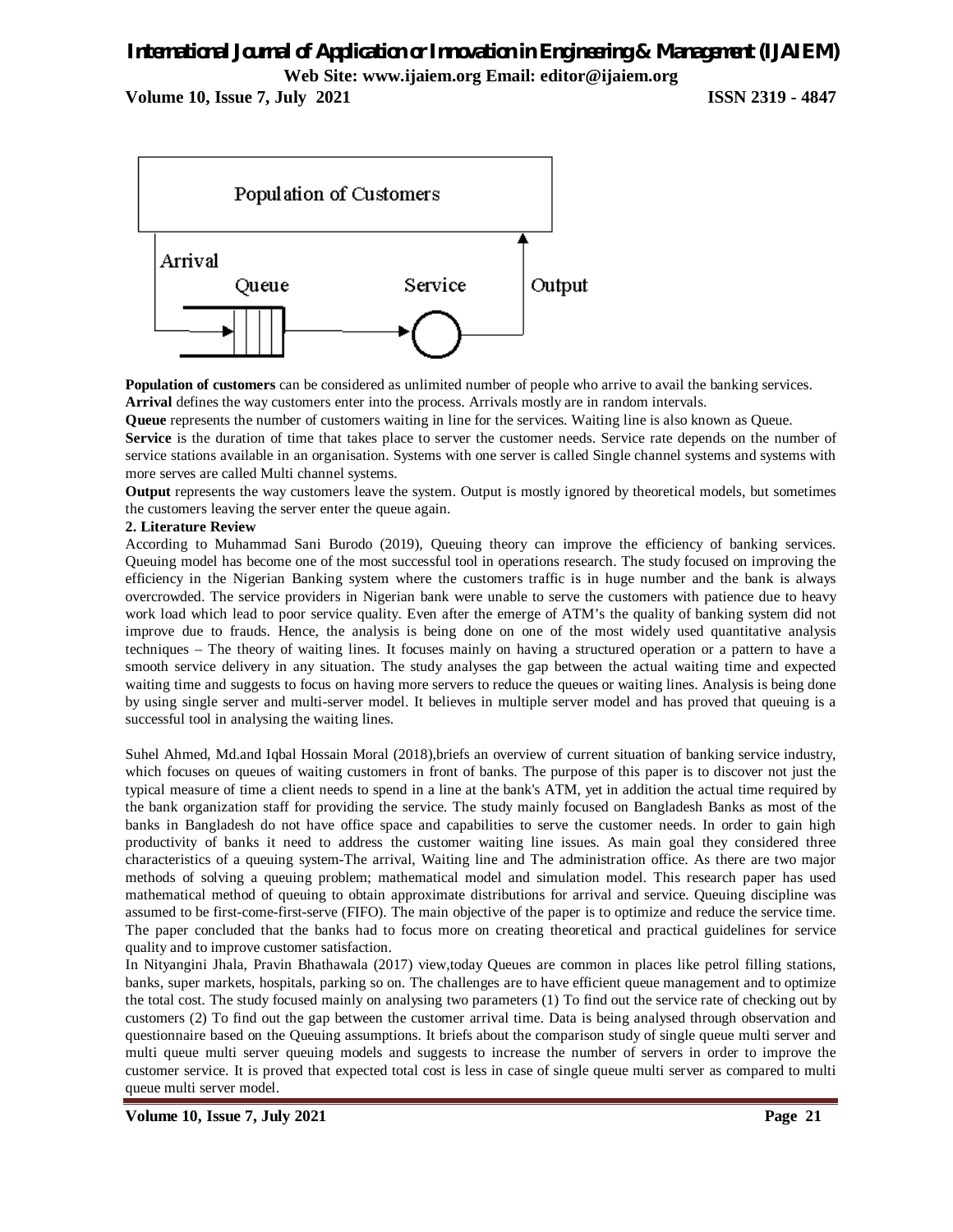**Volume 10, Issue 7, July 2021 ISSN 2319 - 4847** 

This study focuses on how one can overcome the waiting time in long queues in the airports. Air traffic has become more due to fluctuations of demand based on time and security. Mismatch between the departure schedule timings and overlapping of passenger arrivals lead to waiting time in airports. It stated that application of queuing theory can increase the service efficiency and customer satisfaction by reducing queuing length and actual waiting time. They used M/M/1 queuing model by considering few assumptions to analyse the data in different waiting phases of customers in the airport. Queuing discipline was assumed to be first-come-first-serve (FIFO) and they followed a Poisson probability distribution for the arrivals. They proposed queuing model based on three phases namely- Web check-in with baggage, Web security and mobile barcoding for boarding. The paper measured the performance in airports and to reduce the waiting time of passengers using the queuing model.

The applicability of queueing theory in a fast food restaurant was introduced by SeighaGumus, Gordon Monday Bubou, Mobolaji Humphrey Oladeinde (2017). It aims to reduce customers waiting time by queueing model. The study is done in Blue Meadows restaurant in the university of Benin which is one of the famous fast food restaurant. The customers who arrive at the restaurant experiences the delay in the service especially in peak hours. In order to manage the customer service and to improve the restaurant efficiency, this paper intended to show the numerical model using queuing theory in real case scenario. It briefs about the queuing characteristics to analyse the process. All the methodologies used like Chi square goodness of fit, M/M/s models help the restaurant in improving the service quality. Based on the analysis the restaurant has anticipated the number of customers arrive in a day in order to set the profit that should be achieved on daily basis.

Development of technologies such as android application and their role in enabling organizations transforming from their traditional methods of lining up of customers inside the banks are mentioned in Leena Bashier Eltayeb Bashier, Dr.Mohamed Abaker Hussein(2016).They developed android application in order to make customers convenient via mobile phones and internet banking without waiting in queues at banks for long hours. Mobile banking helps customers by allowing them to do financial transactions safely through a mobile device due to which banking services through internet banking is becoming user friendly. They stated that android application based services have the capability of satisfying customers by lowest costs using mobile applications. It manages the waiting time successfully. The study focused on limiting the number of customers waiting in lines to get served by banks. Virtual queuing model has been used in order to save the customers waiting time in banks. They designed a mobile based app named Q manager which helps the customers to book their queue number according to their convenient time. Q manager app provided good results by satisfying the customers.

Mathematical models for super market services is discussed byS. Vijay Prasad and V.H. Badshah (2014).It focuses on mathematical models for super market services. The paper analyses the impact of checkout waiting lines in super markets will increase the cost and also impacts the business as customers will not be willing to experience the service delay. It tries to reduce or minimize the waiting cost of the customers. It proves that by applying these queuing models in the markets we can decrease loss of high quality and potential clients. The paper proved that single queue – multi server model is better than multi queue – multi server model by deriving the mathematical equations for effective service management in supermarkets.

How queuing theory helps in improving the efficiency and performance of multi stage production lines is discussed by Muhammad Marsudi, Hani Shafeek (2014).The purpose of Queuing theory in manufacturing industries is to manage the assembly process in manufacturing plant by using analytical model of queuing theory. The paper focused on maintaining the efficient resource plan. They examined the performance of production line by using the developed queuing model in order to achieve the improvement of production line. They used this model with real life data to get better productivity by analysing the production system. They compared the results with standard data in the company which was 93.80%.

Main focus of H. R. Bakari, H. A. Chamalwa and A. M. Baba (2014)was on evaluating the customers' satisfaction on banking services and ATM. Customers do not like to wait in lines for long hours. Waiting time increases the cost of the management and reduces customer demand and revenues of the company. They believed that by applying queuing model it is easy to minimize the length of the waiting time in service facility. Queuing theory is extensively used to analyse production and service process. The study examined the performance characteristics on queuing models. The results showed the p value with 0.96 indicating that there is an effective or high utilization of bank systems.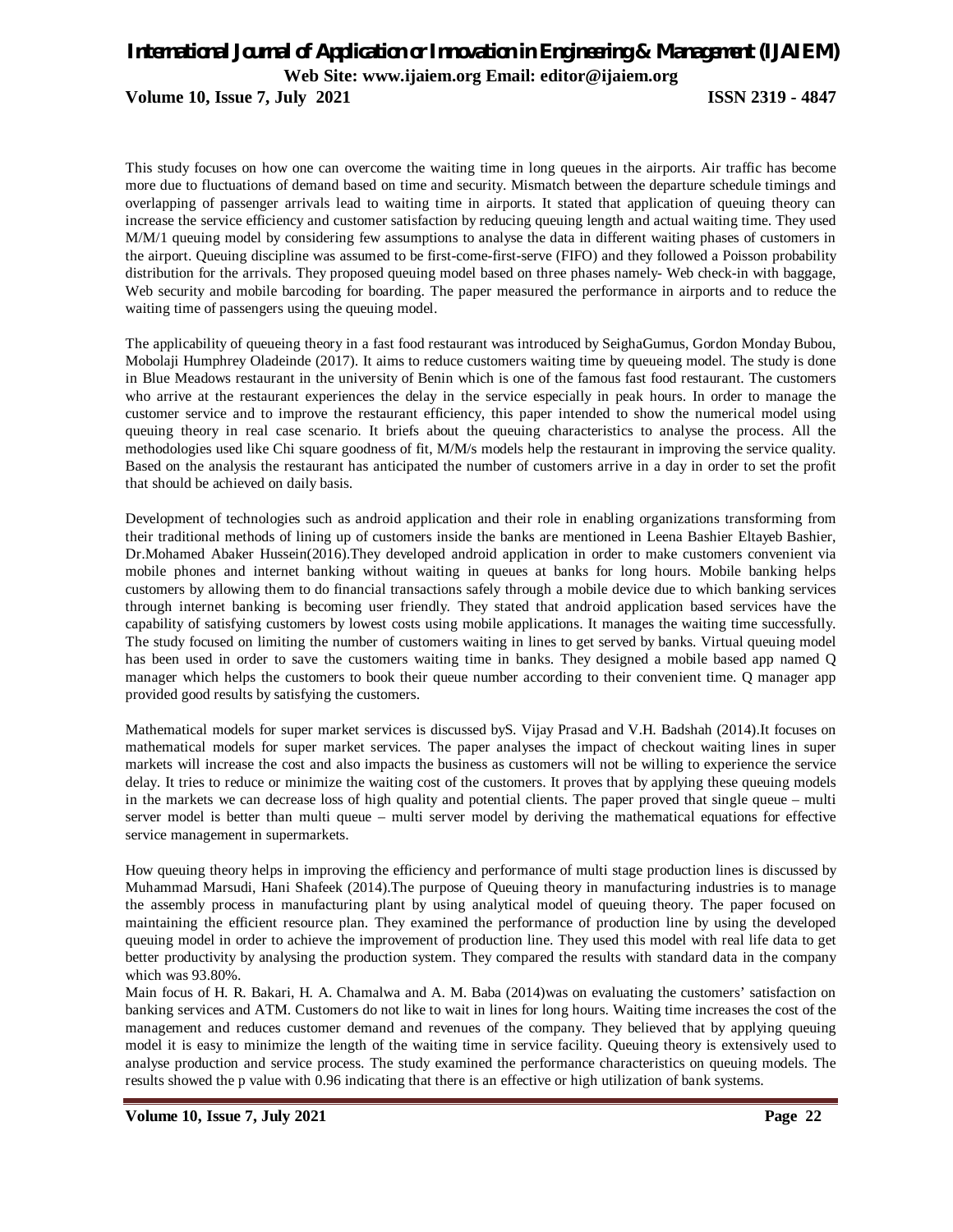**Volume 10, Issue 7, July 2021 ISSN 2319 - 4847** 

Optimization queuing model helps many commercial banks which are suffering from a serious problem of waiting line of customers as stated by Toshiba Sheikh, Sanjay Kumar Singh, Anil Kumar (2013). Most of them are facing the problem of customer queuing which led to low service rate. The challenge is to increase the efficiency in service and customer satisfaction in banking services. It briefs about the optimization techniques of number of service stations, and service rates and proves that the model is feasible and effective.

Banking and its major practices have been discussed by Eze, Everestus Obinwanne, where he analyses the main problem of banking services. In this paper it clearly mentions how a banking performance can be measured using one of the mathematical operational model. Predicting the number of customers arrivals and the demand for banking services is very important to have optimum utilization of banking resources. In order to improve and to know the performance of banks in Nigeria, the methodology used in this study is about queuing theory which is one of the best used mathematical technique in operations research. It concludes that multiple server systems will help in managing the queues as customers will be moving to different servers according to their requirements.

#### **3.Statement of the problem**

Customer satisfaction plays major role in service industry. In banking services, customers always try to minimize their cost and expects minimum reasonable time to complete their process. In most service based enterprises like banks, waiting lines, poor service patterns are common features due to which customers are dissatisfied.

Customer experience has a direct impact on banking profitability, if customers are disappointed by service system, there is a possibility of customers switching to competitors' banks. Many customers go to banks to complete the process in a particular time period, but finally end up with incredible amount of time due to waiting lines. Even though banks have multiple servers they face the problem of long queues. Thus, this research aims at using queuing model to determine the extent of time a customer waiting for the banking services and the gap between expected and actual waiting time.

#### **4. Objectives of the study**

- To estimate the performance of banking services by using the stochastic waiting line model
- To ascertain the amount of customers in a waiting line and walk away from the bank due to service delays
- To analyse the gap between expected time and actual waiting time

#### **5. Methodology**

The process used to collect the information and the analysis is described in this section. Primary data is collected from the selected banks in Bangalore. The research is quantitative in nature. The research is undertaken to find out the number of customers arriving to the bank and the service rate in different servers. Quantitative research approach is to quantify the data and generalize the results. Data collection is in structured form. The arrival of customers and the services provided by banks is been collected and analysed using queuing theory to find out the average time of customers liking to wait in banks for the service to complete.

The methodology includes direct observation and the information is gathered from daily records of two private banks. Non – probability sampling, Convenience sampling has been used to collect data from the bank. The target group consists of all the customers who arrive at bank for banking services (Bangalore). Data is directly collected by personal observation and by daily records maintained by banks. This data helped to identify the average expected waiting time of customers in banks. Queuing model is being used to analyse the difference

between actual and expected waiting time of banking customers. Simulation model is used to simulate the number of arrivals of customers for the next week

The proposed Queuing model : Multi-server (M/M/S Model)

Tables and Bar charts are used to represent the data visually to compare the average arrival and service.

The research focuses on analysing the waiting lines at banks using queuing model. A week data of arrival and service is collected from two major banks, ICICI Private Limited and Kotak Mahindra Bank to examine the waiting lines of customers in Bangalore. The analysis is made on customer's arrivals and service rates based on specific time Frame.

**H0:** Remodelling customer administration using waiting line model could not considerably improve the quality of services offered by banks

**H1:** Remodelling customer administration using waiting line model could considerably improve the quality of services offered by banks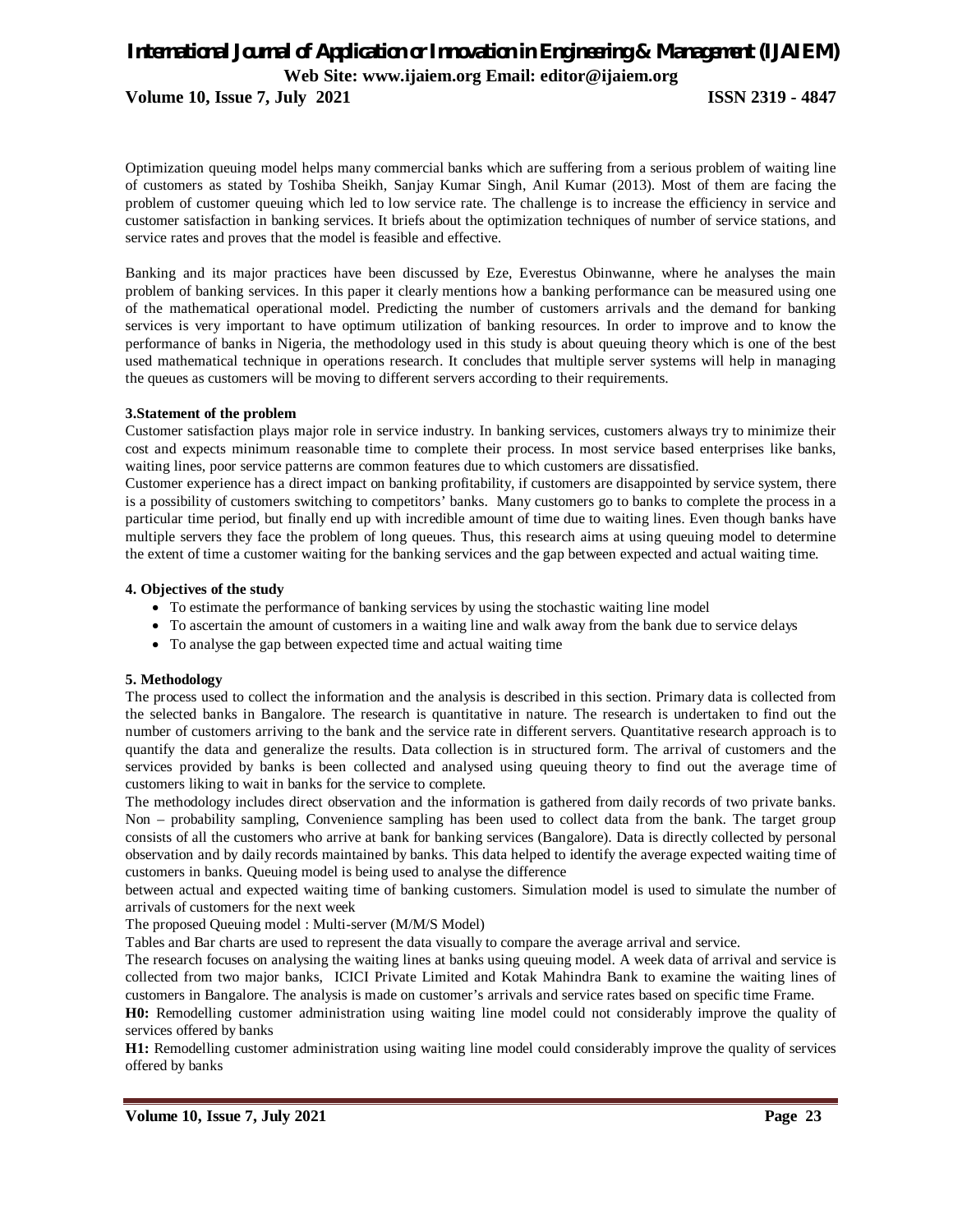**Volume 10, Issue 7, July 2021 ISSN 2319 - 4847** 

#### **6. Limitations of the study**

- This study is limited to only two private banks ICICI Private Limited and Kotak Mahindra in Bangalore, Karnataka.
- The study is limited to only three servers.

#### **7.Discussion and Analysis**

The research method used is quantitative approach. The data is gathered from both the banks is being used to apply the queuing technique. Data is collected for five days from Monday to Friday (10<sup>th</sup> November, 2019 to 16<sup>th</sup> November, 2019)

#### **Queuing model**

#### **Kotak Mahindra bank**

#### **Table 1 : Analysis of Queuing system**

| Average   |         |            |            |         |              |         |  |  |
|-----------|---------|------------|------------|---------|--------------|---------|--|--|
|           |         | Server One | Server Two |         | Server Three |         |  |  |
|           | Arrival | Service    | Arrival    | Service | Arrival      | Service |  |  |
| Monday    | 9.4     | 10.6       | 9          | 10.6    | 7.8          | 9.2     |  |  |
| Tuesday   | 15      | 17.2       | 7.4        | 8.2     | 4.4          | 5.2     |  |  |
| Wednesday | 17.6    | 19         | 9.8        | 10.8    | 8.6          | 9.2     |  |  |
| Thursday  | 11.2    | 12         | 8.4        | 9.8     | 6.2          | $\tau$  |  |  |
| Friday    | 10.6    | 12.4       | 8.4        | 10.6    | 7            | 8.6     |  |  |
| Total     | 63.8    | 71.2       | 43         | 50      | 34           | 39.2    |  |  |

TORA Optimization System, Windows®-version 2.00<br>Copyright © 2000-2007 Hamdy A. Taha. All Rights Reserved<br>Friday, December 27, 2019 15:08

#### QUEUEING OUTPUT ANALYSIS

| Title: Queuing Kotak<br>Comparative Analysis |   |                                  |                                  |                                  |                               |                               |                               |                               |                               |
|----------------------------------------------|---|----------------------------------|----------------------------------|----------------------------------|-------------------------------|-------------------------------|-------------------------------|-------------------------------|-------------------------------|
| Scenario                                     | C | Lambda                           | Mu                               | L'da eff                         | p0                            | Ls                            | Lq                            | Ws                            | Wq                            |
| 1<br>$\overline{2}$<br>3                     |   | 63.80000<br>43.00000<br>34.00000 | 71.20000<br>50.00000<br>39.20000 | 63.80000<br>43.00000<br>34.00000 | 0.10393<br>0.14000<br>0.13265 | 8.62162<br>6.14286<br>6.53846 | 7.72555<br>5.28286<br>5.67111 | 0.13514<br>0.14286<br>0.19231 | 0.12109<br>0.12286<br>0.16680 |

#### **Queuing model notation:**

 $\lambda$ : mean arrival rate

μ ∶ mean service

**Volume 10, Issue 7, July 2021 Page 24**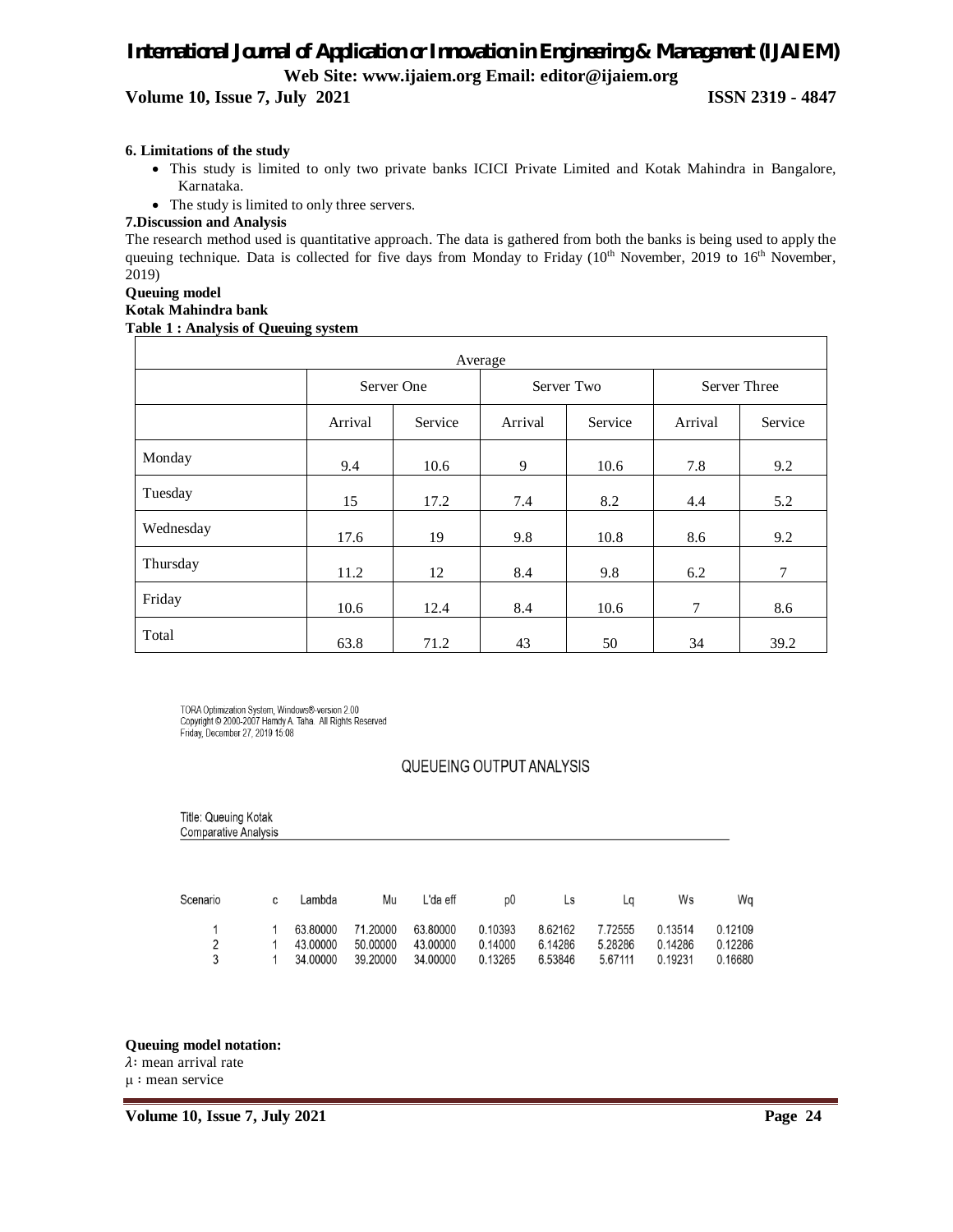**Volume 10, Issue 7, July 2021 ISSN 2319 - 4847** 

Ls ∶ average number of customers in the system (waiting or being served)

Lq∶ average number of customers waiting in the queue

Ws ∶ average time customers spend in the system

Wq∶average time customers wait in the queue

ρ ∶ system utilization

P0: The probability that there are zero customers in the system

The value of  $\rho$  is been ascertained from each server by using  $\mu$  and  $\lambda$ 

| Server 1    | Server 2 | Server 3 |  |  |
|-------------|----------|----------|--|--|
| 0.896067416 | .655814  | 0.86     |  |  |

Average time spent in the system :  $W_s = Ls / \lambda = 1/\mu \lambda$ 

| Server 1        | Server 2        | Server 3        |  |
|-----------------|-----------------|-----------------|--|
| $0.13514$ hours | $0.14286$ hours | $0.19231$ hours |  |
| 8.1084 minutes  | 8.5716 minutes  | 11.5386 minutes |  |

The average total unit time spent is =  $(8.1084 + 8.5716 + 11.5386) / 3$ 

$$
=9.4062
$$

Hence, the total expected time of a customer in a bank is 9.4062 minutes.

#### **Interpretation :**

It shows that the value of power ( $\rho$ ) for each server using **µ** and  $\lambda$  with 0.896067416 in server one, 1.655814 in server two and 0.86 in server three. The average time spent in the system in hours and minutes for each server with 8.1084 minutes in server one, 8.5716 minutes with server two and 11.5386 minutes in server three. As per the analysis the total expected time of a customer in Kotak Mahindra bank is 9.4062 minutes. This is the maximum time that a customer is expected to be served by the bank.

**Table 2 :Forecasting of values for next five days using queuing simulation**

|                          | Server 1      |                         |                           |                                |                              |                  |                     |  |  |  |
|--------------------------|---------------|-------------------------|---------------------------|--------------------------------|------------------------------|------------------|---------------------|--|--|--|
| Inter<br>arrival<br>time | Frequ<br>ency | Cumulative<br>frequency | Cumulative<br>probability | Cumulative<br>probability *100 | Random<br>number<br>interval | random<br>number | simulate<br>d value |  |  |  |
|                          | 47            | 47                      | 0.1473                    | 14.7335                        | $0 - 15$                     | 34               | 75                  |  |  |  |
| $\overline{2}$           | 75            | 122                     | 0.3824                    | 38.2445                        | 16-39                        | 74               | 56                  |  |  |  |
| 3                        | 88            | 210                     | 0.6583                    | 65.8307                        | 40-66                        | 63               | 88                  |  |  |  |
| 4                        | 56            | 266                     | 0.8338                    | 83.3855                        | 67-85                        | 22               | 75                  |  |  |  |
| 5                        | 53            | 319                     |                           | 100                            | 85-100                       | 82               | 56                  |  |  |  |

|                          | Server 2      |                         |                           |                                |                              |                  |                     |  |  |  |
|--------------------------|---------------|-------------------------|---------------------------|--------------------------------|------------------------------|------------------|---------------------|--|--|--|
| Inter<br>arrival<br>time | Frequ<br>ency | Cumulative<br>frequency | Cumulative<br>probability | Cumulative<br>probability *100 | Random<br>number<br>interval | random<br>number | simulate<br>d value |  |  |  |
|                          | 45            | 45                      | 0.2093                    | 20.9302                        | $0 - 20$                     | 21               | 37                  |  |  |  |
| 2                        | 37            | 82                      | 0.3813                    | 38.1395                        | $21 - 40$                    | 83               | 42                  |  |  |  |
| 3                        | 49            | 131                     | 0.6093                    | 60.9302                        | 41-61                        | 16               | 45                  |  |  |  |
| 4                        | 42            | 173                     | 0.8046                    | 80.4651                        | 62-80                        | 15               | 45                  |  |  |  |
| 5                        | 42            | 215                     |                           | 100                            | 81-100                       | 60               | 42                  |  |  |  |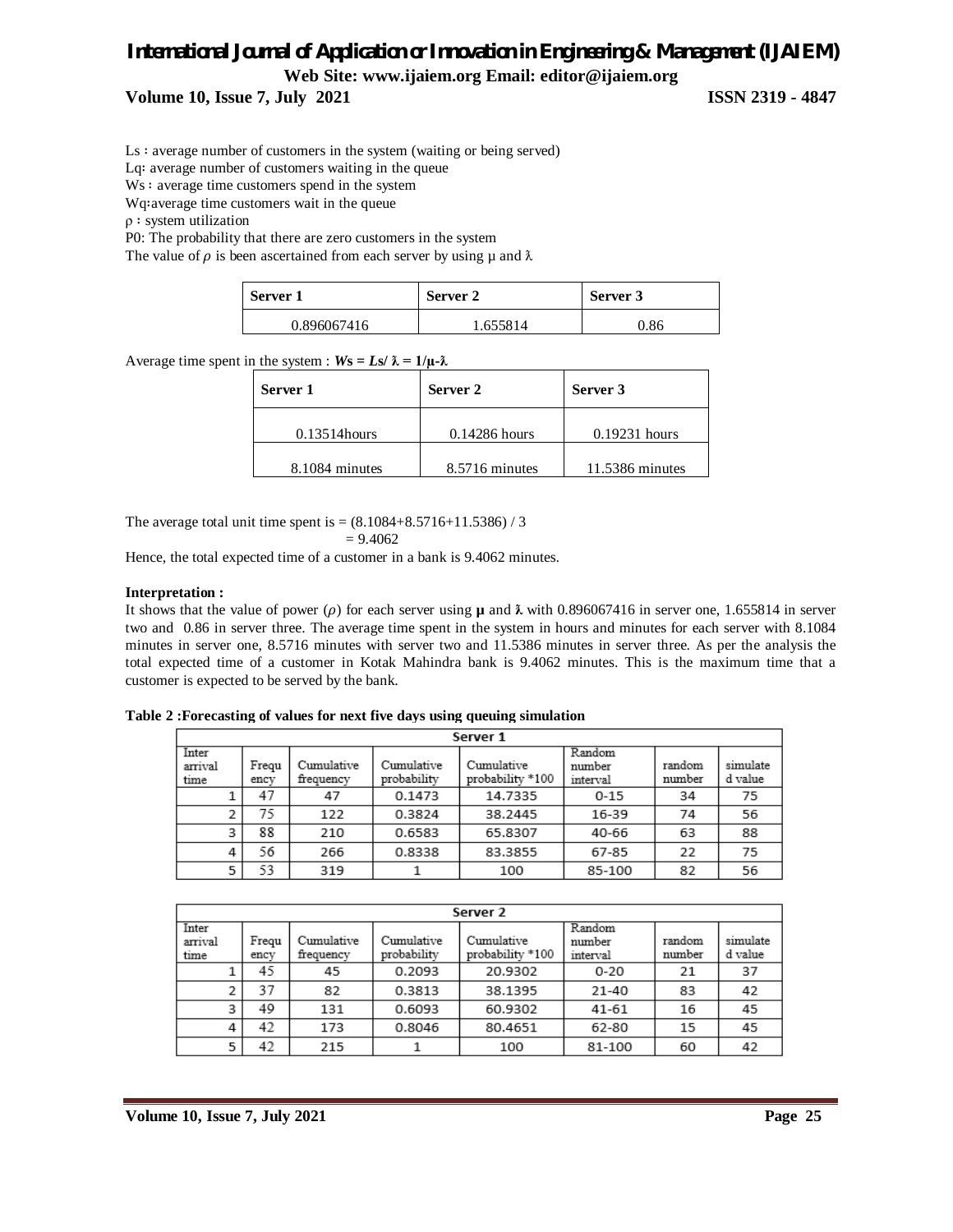**Volume 10, Issue 7, July 2021 ISSN 2319 - 4847**

|                          | Server 3      |                         |                           |                                |                              |                  |                     |  |  |  |
|--------------------------|---------------|-------------------------|---------------------------|--------------------------------|------------------------------|------------------|---------------------|--|--|--|
| Inter<br>arrival<br>time | Frequ<br>ency | Cumulative<br>frequency | Cumulative<br>probability | Cumulative<br>probability *100 | Random<br>number<br>interval | random<br>number | simulate<br>d value |  |  |  |
|                          | 39            | 39                      | 0.2294                    | 22.9411                        | $0 - 23$                     | 43               | 43                  |  |  |  |
| 2                        | 22            | 61                      | 0.3588                    | 35.8823                        | 24-36                        | 73               | 31                  |  |  |  |
| 3                        | 43            | 104                     | 0.6117                    | 61.1764                        | 37-62                        | 87               | 35                  |  |  |  |
| 4                        | 31            | 135                     | 0.7941                    | 79.4117                        | 63-80                        | 45               | 43                  |  |  |  |
| 5                        | 35            | 170                     |                           | 100                            | 81-100                       | 60               | 43                  |  |  |  |

In the above table we have generated the random numbers based on the collected frequency in order to simulate the number of arrivals of customers to the bank. For each server we have simulated the customer arrivals using random number interval.

#### **ICICI bank**

Ē

|  | Table 3 : Analysis of Queuing system |  |
|--|--------------------------------------|--|
|  |                                      |  |

| Average   |         |            |         |            |                     |         |  |  |  |
|-----------|---------|------------|---------|------------|---------------------|---------|--|--|--|
|           |         | Server One |         | Server Two | <b>Server Three</b> |         |  |  |  |
|           | Arrival | Service    | Arrival | Service    | Arrival             | Service |  |  |  |
| Monday    | 9.6     | 11         | 9.8     | 11         | 8.8                 | 9.6     |  |  |  |
| Tuesday   | 13      | 14         | 8.8     | 10.2       | 7                   | 7.6     |  |  |  |
| Wednesday | 18.4    | 19.4       | 11.4    | 11.8       | 9.2                 | 9.6     |  |  |  |
| Thursday  | 11.6    | 12.6       | 8.8     | 11.2       | $\tau$              | 7.8     |  |  |  |
| Friday    | 11.2    | 12.6       | 10.2    | 11.2       | 8.6                 | 9.2     |  |  |  |
| Total     | 63.8    | 69.6       | 49      | 55.4       | 40.6                | 43.8    |  |  |  |

TORA Optimization System, Windows®-version 2.00<br>Copyright © 2000-2007 Hamdy A. Taha. All Rights Reserved<br>Friday, December 27, 2019 15:11

#### QUEUEING OUTPUT ANALYSIS

| <b>Title: Queuing ICICI</b> |
|-----------------------------|
| <b>Comparative Analysis</b> |

| Scenario    | C. | Lambda               | Mu                   | L'da eff             | p0                 | LS.                 | La                  | Ws                 | Wa                 |
|-------------|----|----------------------|----------------------|----------------------|--------------------|---------------------|---------------------|--------------------|--------------------|
| $1 \quad 1$ |    | 63.80000             | 69.60000             | 63.80000             | 0.08333            | 11.00000            | 10.08333            | 0.17241            | 0.15805            |
|             |    | 49.00000<br>40.60000 | 55.40000<br>43.80000 | 49.00000<br>40.60000 | 0.11552<br>0.07306 | 7.65625<br>12.68750 | 6 77177<br>11.76056 | 0.15625<br>0.31250 | 0.13820<br>0.28967 |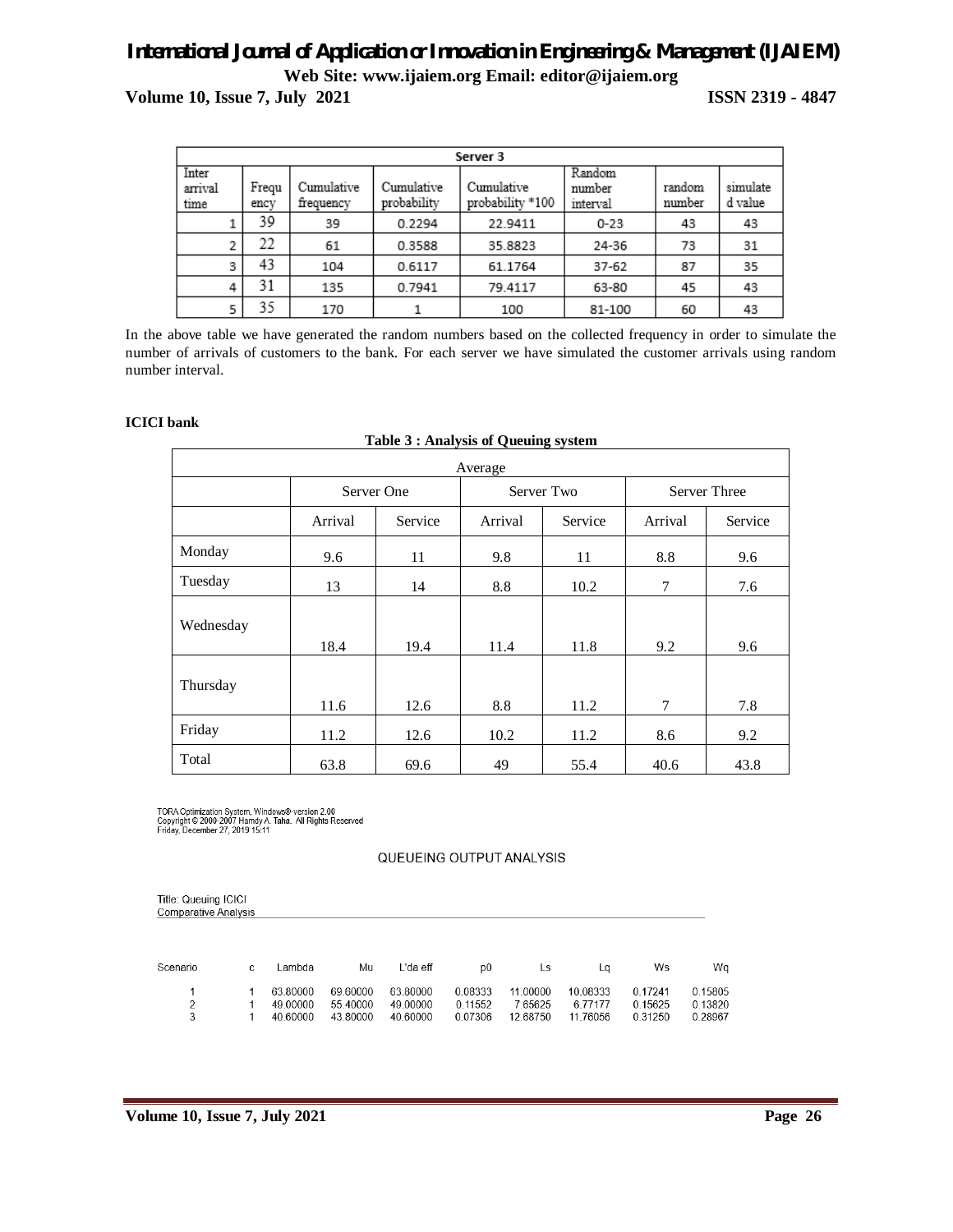#### **Volume 10, Issue 7, July 2021 ISSN 2319 - 4847**

| Server 1 | Server 2 | Server 3 |  |
|----------|----------|----------|--|
| 0.916667 | 1.420408 | በ 884477 |  |

Average time spent in the system :  $Ws = Ls / \lambda = 1/\mu \cdot \lambda$ 

| Server 1          | Server 2        | Server 3       |  |  |
|-------------------|-----------------|----------------|--|--|
| $0.17241$ hours   | $0.15625$ hours | $0.3125$ hours |  |  |
| $10.3446$ minutes | 9.375 minutes   | 18.75 minutes  |  |  |

The average total unit time spent is =  $(10.3446 + 9.375 + 18.75)$  / 3

$$
=12.8232
$$

Hence, the total expected time of a customer in a bank is 12.8232 minutes.

#### **Interpretation :**

It shows the value of power ( $\rho$ ) for each server using  $\mu$  and  $\lambda$  where server one is 0.916667, server two is 1.420408 and server three is 0.884477. The average time spent in the system in server one is 10.3446 minutes, in server two it is 9.375 minutes and in server three it is 18.75 minutes. As per the analysis, the total expected time of a customer in ICICI bank is 12.8232 minutes. This is the maximum time that a customer is expected to be served by the bank. Hence, ICICI and Kotak Mahindra bank can improve its performance to satisfy the customers who arrive for banking services.

**Table 4 :Forecasting of values for next five days using queuing simulation**

| Server 1                 |               |                         |                           |                                |                              |                  |                     |
|--------------------------|---------------|-------------------------|---------------------------|--------------------------------|------------------------------|------------------|---------------------|
| Inter<br>arrival<br>time | Frequ<br>ency | Cumulative<br>frequency | Cumulative<br>probability | Cumulative<br>probability *100 | Random<br>number<br>interval | random<br>number | simulate<br>d value |
|                          | 48            | 48                      | 0.1504                    | 15.0470                        | $0 - 15$                     | 82               | 58                  |
|                          | 65            | 113                     | 0.3542                    | 35.4231                        | 16-35                        | 56               | 92                  |
|                          | 92            | 205                     | 0.6426                    | 64.2633                        | 36-65                        | 34               | 65                  |
|                          | 58            | 263                     | 0.8244                    | 82.4451                        | 66-83                        | 85               | 56                  |
|                          | 56            | 319                     |                           | 100                            | 84-100                       | 32               | 92                  |

| Server 2                 |               |                         |                           |                                |                              |                  |                     |
|--------------------------|---------------|-------------------------|---------------------------|--------------------------------|------------------------------|------------------|---------------------|
| Inter<br>arrival<br>time | Frequ<br>ency | Cumulative<br>frequency | Cumulative<br>probability | Cumulative<br>probability *100 | Random<br>number<br>interval | random<br>number | simulate<br>d value |
|                          | 49            | 49                      | 0.2                       | 20                             | $0 - 20$                     | 30               | 44                  |
|                          | 44            | 93                      | 0.3795                    | 37.9591                        | 21-38                        | 99               | 51                  |
|                          | 57            | 150                     | 0.6122                    | 61.2244                        | 39-62                        | 84               | 51                  |
|                          | 44            | 194                     | 0.7918                    | 79.1836                        | 63-80                        | 77               | 44                  |
|                          | 51            | 245                     |                           | 100                            | 81-100                       | 35               | 44                  |

| Server 3                 |               |                         |                           |                                |                              |                  |                     |
|--------------------------|---------------|-------------------------|---------------------------|--------------------------------|------------------------------|------------------|---------------------|
| Inter<br>arrival<br>time | Frequ<br>ency | Cumulative<br>frequency | Cumulative<br>probability | Cumulative<br>probability *100 | Random<br>number<br>interval | random<br>number | simulate<br>d value |
|                          | 44            | 44                      | 0.2167                    | 21.6748                        | $0 - 22$                     | 35               | 35                  |
|                          | 35            | 79                      | 0.3891                    | 38.9162                        | 23-39                        | 21               | 44                  |
|                          | 46            | 125                     | 0.6157                    | 61.5763                        | $40 - 62$                    | 42               | 46                  |
|                          | 35            | 160                     | 0.7881                    | 78.8177                        | 63-79                        | 36               | 35                  |
|                          | 43            | 203                     |                           | 100                            | 80-100                       | 89               | 43                  |